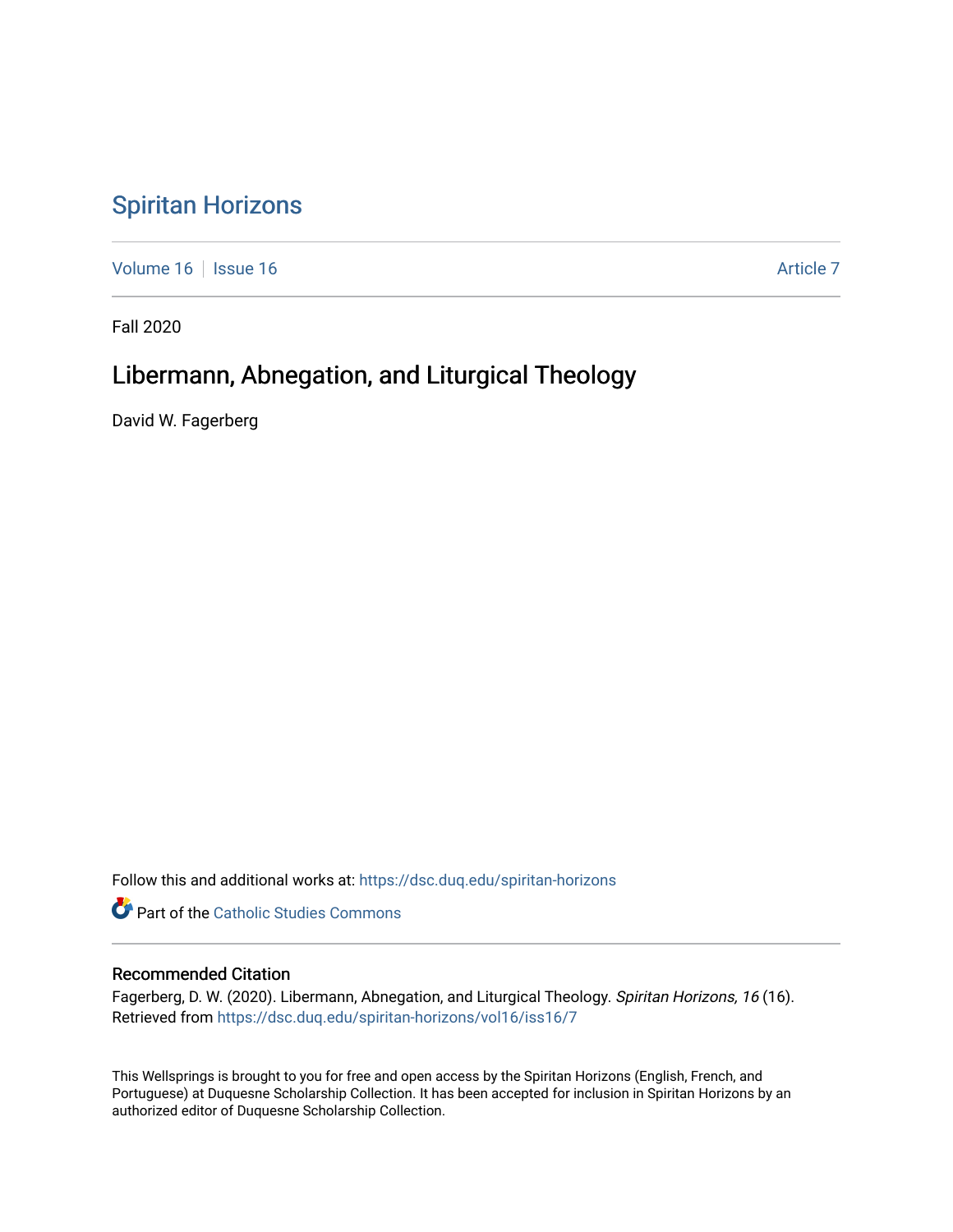

Prof. David W. Fagerberg David W. Fagerberg is Professor of Liturgical Theology at the University of Notre Dame, South Bend. He holds an M.A. from St. John's University, Collegeville, an S.T.M. from Yale Divinity School, and the Ph.D. from Yale University. His books include, *Teologia Prima: What is Liturgical Theology?* Hillenbrand, 2003; *On Liturgical Asceticism*. Catholic University Press of America, 2013; *Consecrating the World: On Mundane Liturgical Teology.* Angelico Press, 2016; and *Liturgical Mysticism.* Emmaus Academic, 2019.

*the self-denial that Libermann recommends so fervently and persuasively is actually in service to our liturgical life*

# **Libermann, Abnegation, and Liturgical Theology**

#### **INTRODUCTION**

I do not have to persuade readers of this journal that Francis Libermann merits repeated visitation. Readers know that this mountainous fgure rewards each visit by the complexity of his life and thought. One can look at his personal conversion story, at the frst founding of his mission society, at the second founding of the Spiritans, at the spiritual direction he gave both personally and by the tireless activity of his pen, at his advocacy for prayer (meditative, afective, contemplative), at his devotion to the Blessed Mother, at the intricate doctrine of sin and grace he continually unfolds, or at the practical apostolate resting upon holy union with God.<sup>1</sup> I have neither the time nor the temerity to review the above features for readers who already know Libermann well,<sup>2</sup> but I will be so rash as to speak about what is perhaps Libermann's most distinctive teaching, namely abnegation, daring to do so only out of the hope of bringing an additional perspective to it. This is the perspective of liturgical theology, which is the feld where I work. I propose that the self-denial that Libermann recommends so fervently and persuasively is actually in service to our liturgical life. If abnegation is not placed against the liturgical horizon, we fail to do justice to Libermann's understanding of it.

The Christian's *telos* in this life and the next is union with God, what is known as deifcation (*theosis*), adoption. Asceticism and liturgy are the block and tackle God uses to hoist us toward holiness, and if Libermann is emphasizing the former, it is not in neglect of the latter. If it was—if abnegation is treated as a simple moral category disconnected from liturgical theology—then it would be difficult to understand, and even more difficult to defend. Libermann uses terms that startle us and grate against our sensibility, like "abnegation," "annihilations," "indifference," "selfdenial," "self-renunciation," and "crosses." He shares them with members of the French School of Spirituality.3 When we place these terms against a limited horizon of morality or human psychology, they raise objections of dualism, depravity, and self-harm. That is why the terms must be placed against a more transcendent horizon, one detected by liturgical theology. This will have a benefit to liturgical studies as well, a point I will make in conclusion.

We know Libermann best from his epistolary spiritual direction, partly made available to the English-speaking world in the fve volumes published by Duquesne University Press, translated by Fr. Walter van de Putte.<sup>4</sup> In them, Libermann speaks of the cross as a path to holiness.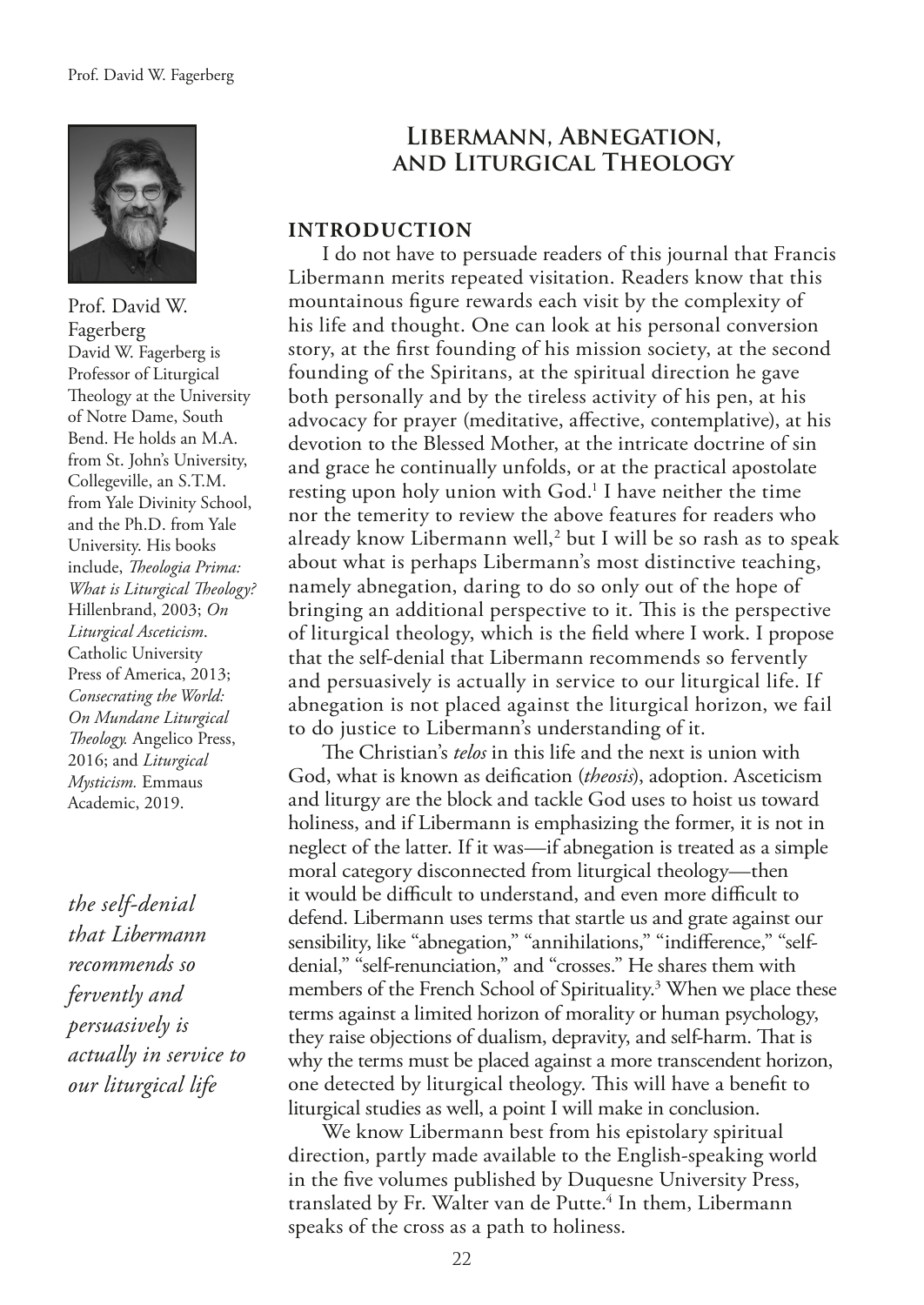Spiritan HORIZONS

## **GOD ENERGIZES, MAN SYNERGIZES**

"As soon as the fnger of God touches a soul to fashion it to his image and to the resemblance of the saints, a frst and lively charm draws it away from exterior things, and causes it to enter into itself."5 It is love that will cause love to enter. "A pure and perfect love of Jesus should inspire you with a holy generosity in giving yourself to him."6 And after perfect love, then renunciation of self can occur. "You ask me whence comes that openness of heart and mind in those who give themselves entirely to God. It seems to me that it comes naturally, and, as it were, necessarily, from this perfect love. A man who desires nothing upon earth fears nothing either; and a man who desires nothing and fears nothing, must necessarily have his mind and his heart in perfect freedom."7 When we reach this highest degree of loving God above all things, then we can love all things in God. This, Libermann says, "is perfect love, the love of perfection. In this case we always prefer, from among good and holy things or actions, those we believe to be most pleasing to God. We then still love the things of earth—we still have a taste for, and a delight in, creatures and in the satisfactions and pleasures of this world—but we do it with moderation and without ofense to God."<sup>8</sup>

The sort of union with God he is advocating is of a diferent kind than the union a creature might have with his creator on natural grounds. This union is supernatural, and made possible only by Jesus, the Only Begotten Son. Jesus's life is holiness; our holiness is Christ's flial life extended to dwell in us; his holiness becomes our sanctity. "You can say that he lives in you and that he is your life; and if he is your life, your life will be one of holiness, since he possesses all sanctity in himself and his life is sanctity itself."9 Libermann's love for his brother Jew, Jesus, is unbounded. "It is Jesus alone who is the holiness of your soul. Belong only to Jesus, love only Jesus, live only for Jesus."<sup>10</sup> When you live this way, then "your life will no longer be your own, your life will be that of Jesus Christ's Spirit in you." And to perfect this "there must be no impression in you foreign to this Spirit of holiness and love. Your soul must experience no sentiment, no movement, no impression whatsoever, it must have no life, but in this Spirit and by this Spirit of the love of Jesus."11

Where can we enter into such a mystical, sanctifying, perfect, conjugal union with Jesus? Libermann points the way. "Do you know the nuptial hall in which Jesus unites himself with the church? It is Calvary. It was there that he sacrifced himself for the church to make her worthy of being his spouse. Since then, every soul that desires to be perfectly united with Jesus, must expect that union to be accomplished in immolation. Rejoice therefore, in the midst of tribulations, be strong, be

*A man who desires nothing upon earth fears nothing either*

*your life will no longer be your own*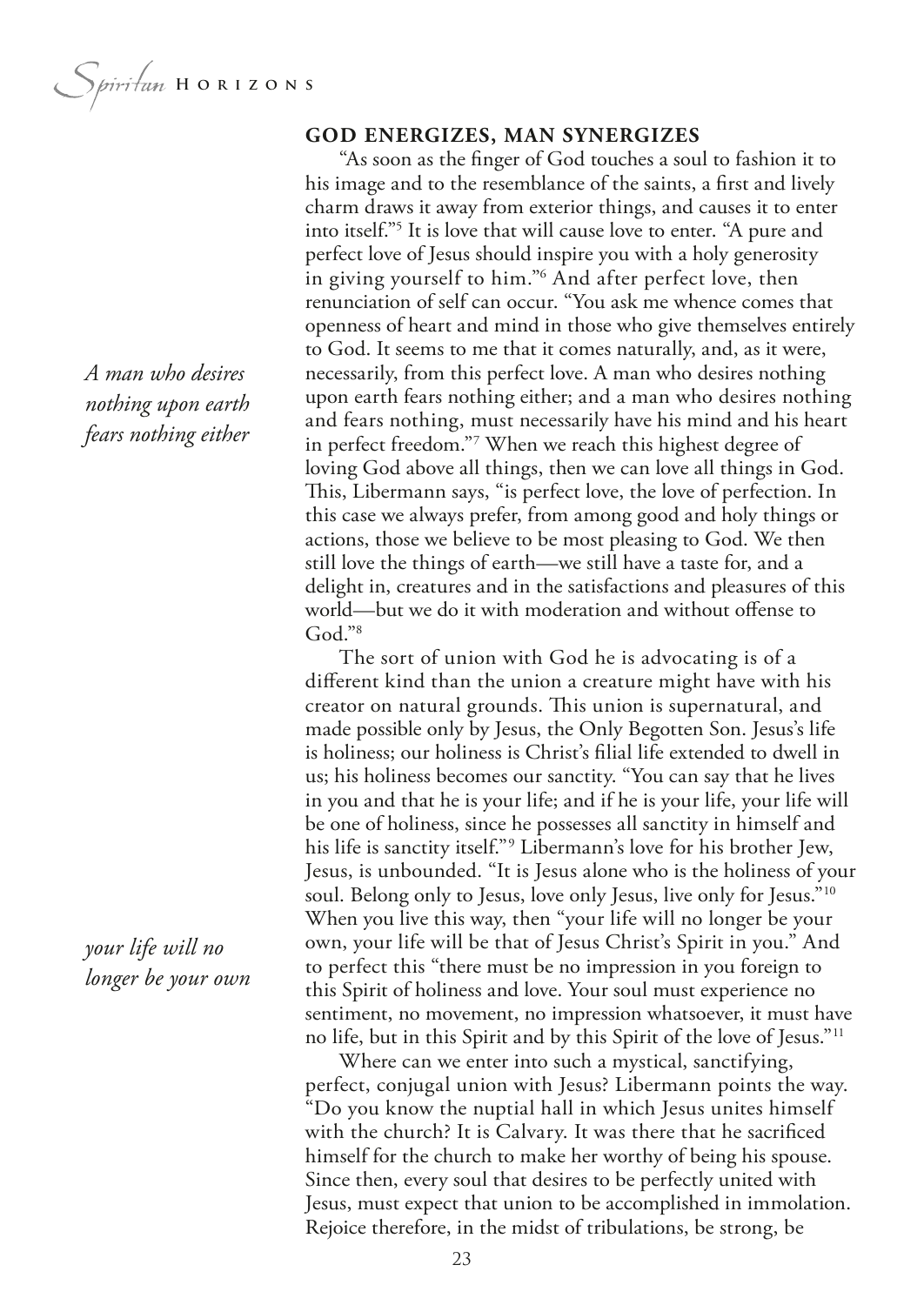*Do you know the nuptial hall in which Jesus unites himself with the church? It is Calvary.*

*If we beg his spirit of holiness to enter our hearts, then we are begging for "His state of detachment from all creatures . . ."*

worthy of the crucified Jesus."<sup>12</sup> Captive to sin, we cannot carry out the command to be like God, so God himself accomplishes the very command he gives.

> *Our Lord establishes holiness in us by means of his divine grace. Sanctity can come in us only through the grace of Jesus, by means of which we participate in his life. Our nature, with all its powers, is always incapable of giving us the least degree of holiness. We are completely dependent on Our Lord, who alone is able to communicate that holiness to us as it pleases his heavenly Father, and he can do this regardless of the condition of our nature. It is this life of*  Jesus, this grace of life, which is our holiness. The more this *life is developed in us, the holier we are. We have no merit of ourselves. Jesus alone is the source of all merits. It is Jesus who merits in us and in our works.13*

We are asking for the life of Jesus in us, but beware. Of what did Jesus's life consist? It was entirely consumed in his heavenly Father. Jesus gave perfect love, perfect honor, perfect glory to the Father; therefore he lived in perfect obedience, perfect submission, perfect humility. His will was his Father's, not his own. If we beg his spirit of holiness to enter our hearts, then we are begging for "His state of detachment from all creatures, his horror for, and separation from, everything that might divide him from his heavenly Father."14 If we beg his spirit of holiness to enter our hearts, then we are begging "that he may remove, cast out, exterminate from our soul all life that is foreign to the life of his Father in him and to his life in his Father. We ask that he may purify our souls from all that is foreign to God, that he may separate us from all creatures, withdraw our affections from every created object and from our own selves, so that he may attach them, together with his own, to his heavenly Father and may establish in us his own life of holiness."15 If we are holy it is because we are flled with Christ's spirit, and if we are flled with Christ's spirit then we love God as Jesus loves him. "And when do we love God in this way? It is when we have no desire nor afection apart from God; when they are all concentrated in him alone."<sup>16</sup>

#### **THE DIVINE POTTER MOLDS HIS LIKENESS**

God seldom stamps the soul with the seal of his holiness without marking it frst with that of his cross.

Biblical passages about the Cross have been worn smooth by constant repetition. We hardly hear the words anymore, and are scarcely startled when Paul says that he has been crucifed with Christ (Gal 2:20), that he dies daily (1 Cor 15:31), that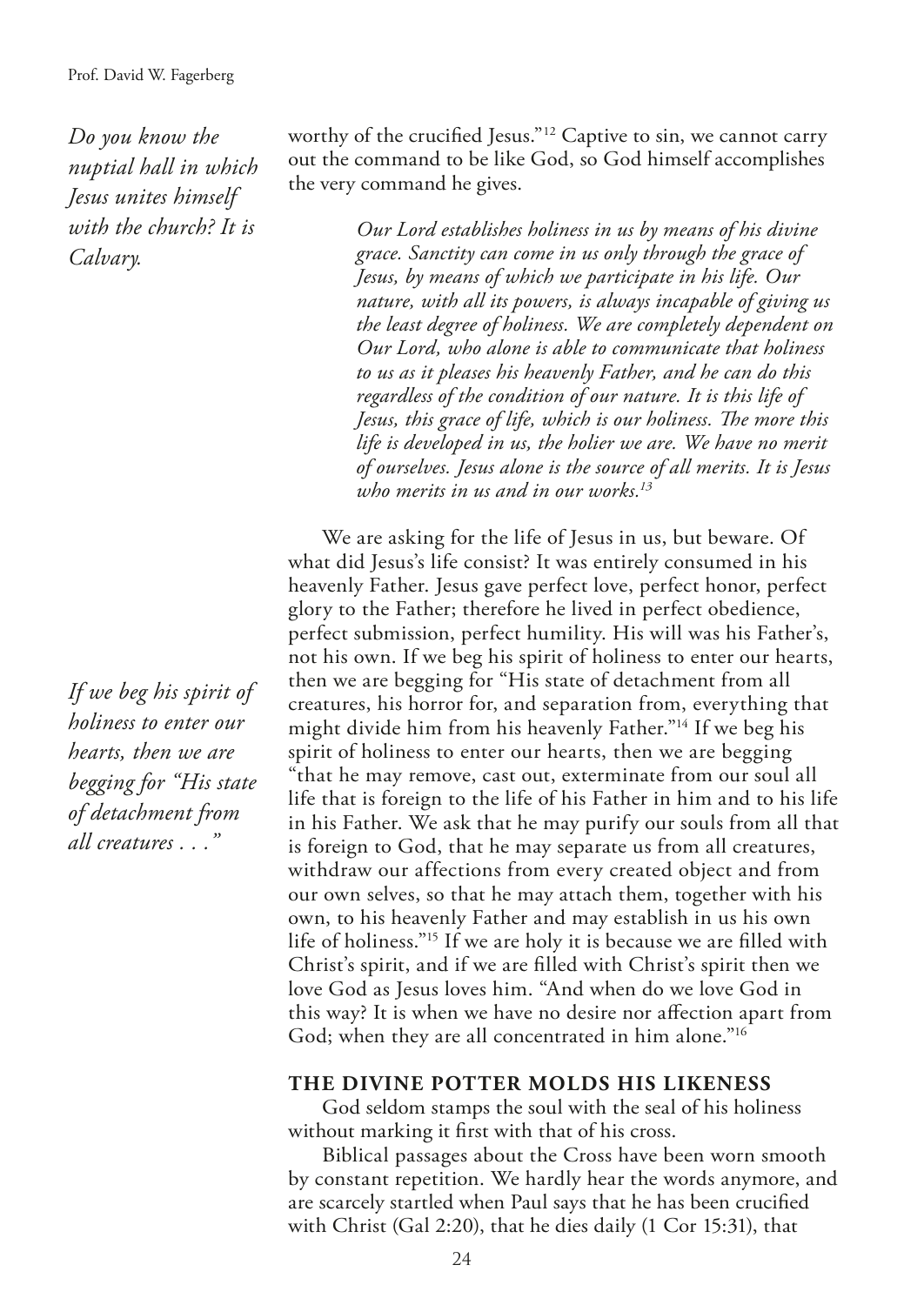Spiritum HORIZONS

*Are you still nailed to the Cross? If so, so much the better.*

those who belong to Christ have crucifed the fesh (Gal 5:24), that our old self was crucifed with Jesus (Rom 6:6), and that we must die with Christ (Rom 6:8). Crosses sound more alarming when Libermann talks about them, and examples abound. "It seems that the good Lord wants you on the Cross and I am glad that it is so." $17$  "Do not set limits to the crosses you are willing to bear. Accept all that come as so many precious stones and be afraid to let any escape from your grasp."18 "How are you yourself? Are you still nailed to the Cross? If so, so much the better."19 "I am perfectly certain that the very best moments of your life, whether past, present, or future, are those spent upon the cross. It is here that Jesus is always to be found."20 "Nothing is more sanctifying than crosses. Remain constantly in your abjectness before God and tell him, a thousand times a day if necessary, 'Thy will be done.'"<sup>21</sup> "You see then that God wishes you to practice perfect self-renunciation. That is why he places you on the Cross."22 "We ought not to forget that if crosses are not painful, they are not crosses at all."23 "Carry the particular cross which divine Goodness sends you each day. Bear it with patience, mildness, humility, and submission to God's will."<sup>24</sup> "Do not bear any ill will towards them on that account. It is God who wants you to be on a cross."25 "Strive always to sufer in peace, with humility, love, and perfect submission to the will of God who desires to keep you on the cross."26

Why crosses? Why abnegation, renunciation of self-love, detachment from the world? Because this is the way to union with God, a synonym for holiness. "As long as you retain desires and wishes of your own, your union with God will be neither real nor perfect."27

## **THE CROSS: GOD CLEANS OUT THE ROOM FOR HIMSELF**

The cross can be imagined as a pry bar God uses to leverage open a space for himself and to prepare us for beatitude. The cross is "the shortest and straightest way to that goal. It is Jacob's ladder on which the angels of the earth the children of God—must ascend to their heavenly Father, and where angels of heaven descend to lend their help to their earthly brothers, in the painful labor of ascent."28 Grace is the downward traffic, asceticism makes room for it, and together they create room for sanctity. "You will gradually become accustomed to forget yourself or avoid pre-occupation with yourself. In a word, you will thus be empty of self, and Our Lord will occupy the place that is left vacant."<sup>29</sup> Humility and self-renunciation make us pliant under the action of the Master's grace, but "that pliability, which makes the soul a faithful instrument in God's hands, comes only to a soul whose frst

*Grace is the*  downward traffic, *asceticism makes room for it, and together they create room for sanctity*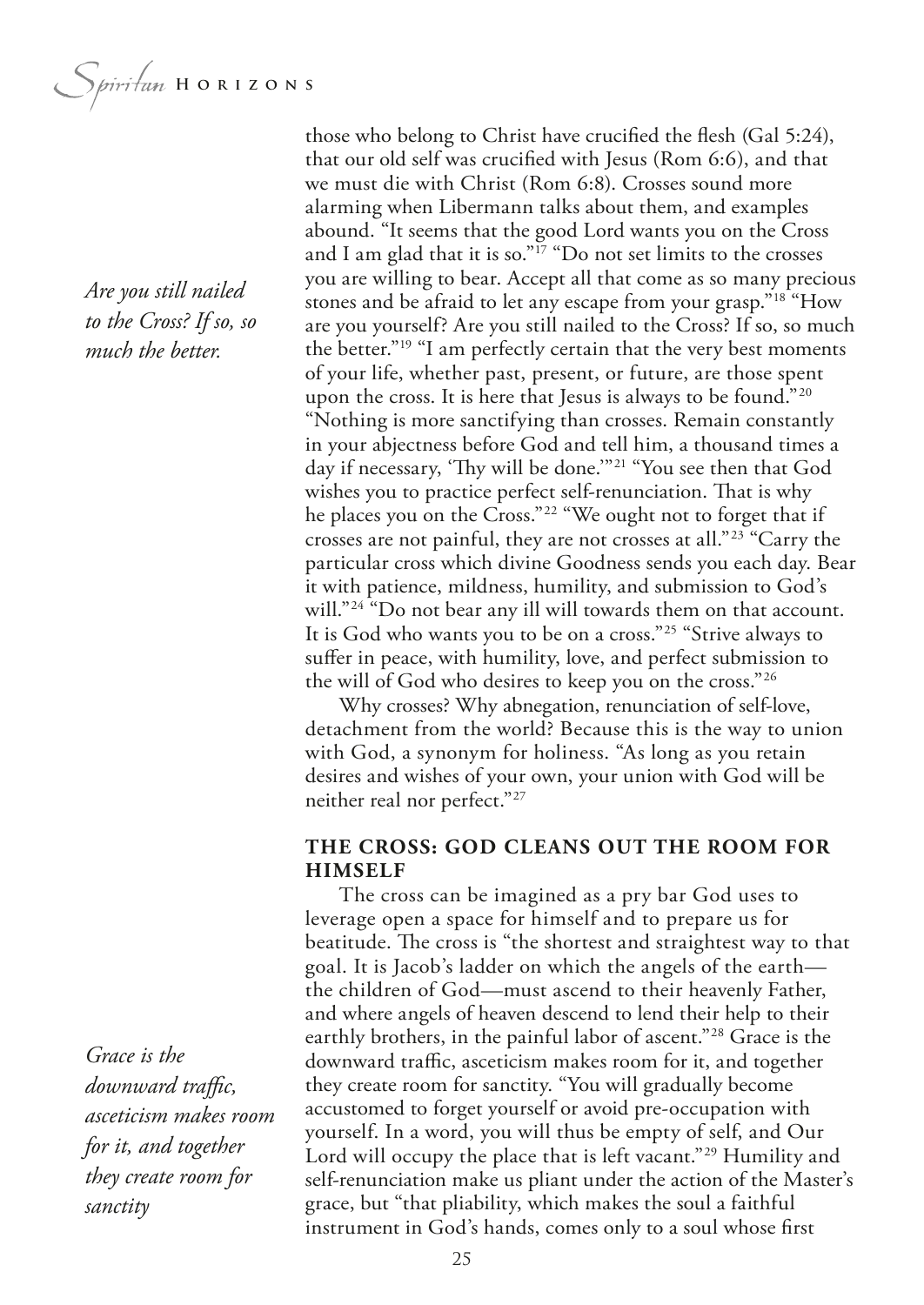The more the clay has *been battered and crushed, the easier it is for the potter to achieve his purpose*

desires and hopes have been overthrown."30 Libermann takes a familiar image from Jeremiah and Isaiah.

> *You should remain in the Lord's presence like clay before the potter. Te workman does what he pleases with it: he beats it, presses it, and beats it again to make it supple.*  The clay offers no resistance; it leaves the potter perfect liberty to do with it what he wishes. The potter fashions *a vase and it often happens that when it is half-fnished he breaks it up and reduces it to a shapeless mass. He then starts anew to make of it the particular vase he wants. The more the clay has been battered and crushed, the easier it is for the potter to achieve his purpose . . .31*

"Allow God full liberty to handle you,"32 Libermann concludes, because we are his possession, his property, and he does with us what he wills. "Does the earthen vessel say to the potter, 'Why do you make me thus?' Does it not allow him to fashion it according to his wishes?"<sup>33</sup> Libermann returns to this theme repeatedly. "He is the Lord of your soul; let him do what he wishes with his property; remain prostrate and at peace before him."34 "Since Jesus, then, is the owner of your soul, leave to him the care of defending his property. Instead of being preoccupied with yourself, think only of pleasing him, the Lord to whom you belong."35 "After all, even if [a sister] should become incapacitated, is not Jesus the master of his possession? . . . If he desires to act in that soul in a way that destroys her body, what right have we to object?"36 "Everything that is in you should be employed for God, and for God only. He alone may dispose of it as a chattel that belongs exclusively to himself, and over which nobody else has any right or control."<sup>37</sup>

The purpose of crosses, in a word, is to sanctify us. Libermann says this over and over, and examples are easy to find. "These trials are given for your sanctification, to make you more fexible in his hands, more humble, more detached from yourselves and more confdent in God."38 And "he sends you this life of crosses and pains. They are for your sanctification; they must help you to detach yourself from the world and from all that it contains."39 And "courage, my beloved confrères! God is giving you his grace. You have begun with the cross! It is a sign that God's goodness desires to sanctify you."40 And "with God's help, you will persevere in your good desires and make use of the cross to advance God's work through the sanctification of your soul."<sup>41</sup> We must be emptied of self and world before we can be flled with holiness. We like the flling more than the emptying! Nevertheless, this is the necessary sequence, the necessary route we must follow. "Jesus could not

26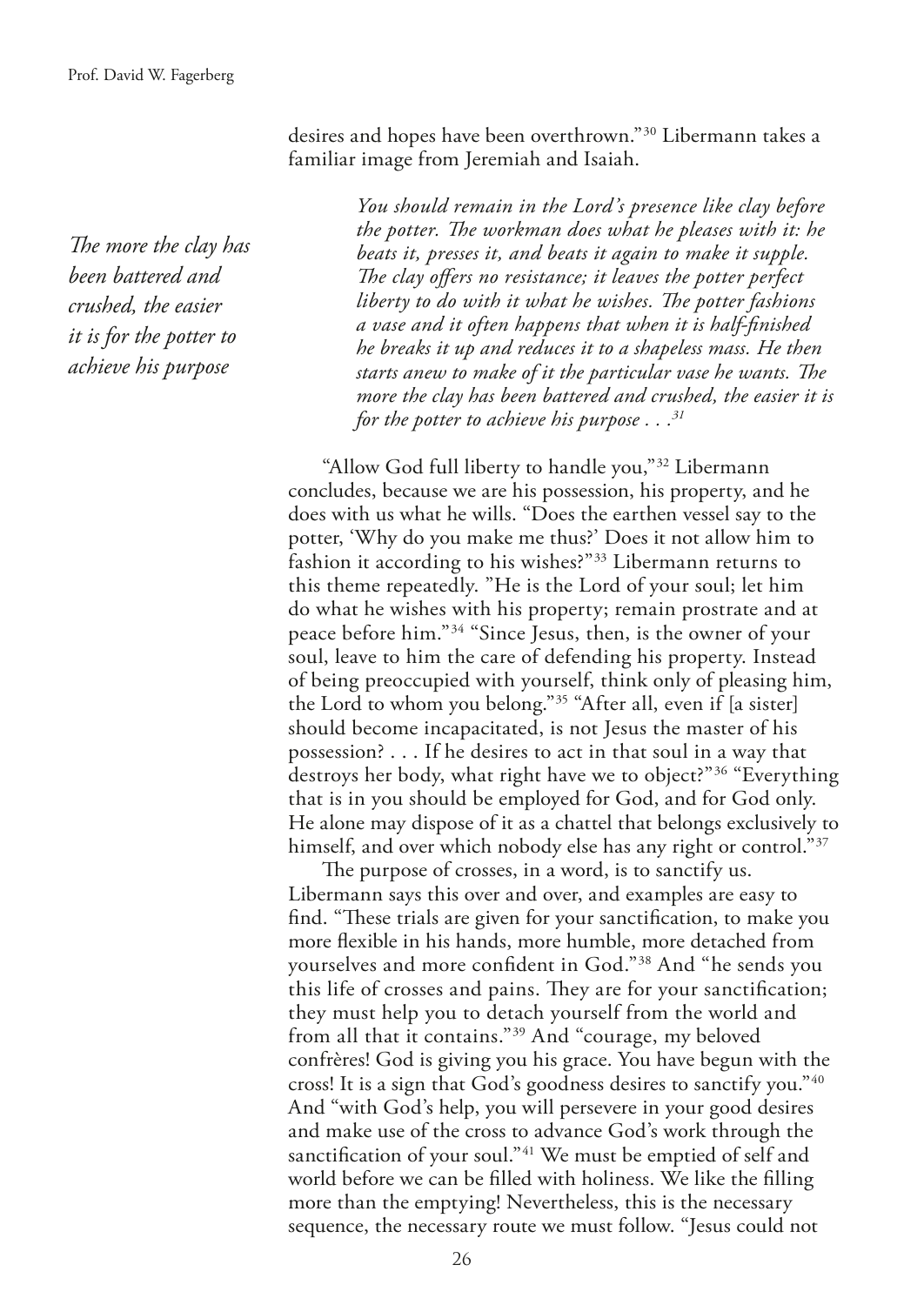*Run to the foot of the cross and stand there beside Mary; there is no better place for us in this world*

poor afflicted nature weeps and laments; well, let it weep and lament. This will finally cost it its life, but, as a compensation, we shall possess the life of our divine Jesus and his well-beloved Mother."42 Libermann learned from the apostle Paul that if we would share in the glory of Jesus, we must begin by sharing in his cross and his shame. "He willingly bore his cross and fnished the work his heavenly Father had given him to do; you

rise and ascend into heaven, until he had died on the cross. Our

Run to the foot of the cross and stand there beside Mary; there is no better place for us in this world.<sup>44</sup> "There are a great many ways which lead to heaven, but there is none that is not strewn and bristling with crosses. We are covered with sins from head to foot—how, then, can we look for repose? No, dear friend, afflictions, sufferings, crosses of every kind [await us]. Jesus and Mary have been constantly on the cross; should we be spared? What we need is crosses, sufferings, heartaches."45 The Jesus we have in our hearts must be the crucified Jesus.

### **ABNEGATION, DETACHMENT**

must act likewise."43

Attaching to God means detaching from all that is not God. When Libermann speaks about separation from the world, he is actually speaking about forging an alliance with heaven. We will not understand him if we restrict ourselves to an earthly ethic and ignore the heavenly society toward which he is pointing us.

> *If we are not completely freed from all that is not God, it is impossible for us to be perfect. The Holy Spirit constantly knocks at the door of our heart. We most ardently desire to have him enter and by this desire open the door for him. But how can he enter if he fnds no room, if he fnds this heart, which should belong unreservedly to him, flled with adverse afections? He is then obliged to remain outside. But he is so unbelievably good that he waits until he fnds a little place, which grows in proportion as we rid ourselves of those wretched attachments.46*

The annihilation of self-will and the extermination of self-love is the beginning of making room for the triune God's residence in his human temples, which are tiny, cluttered, unruly places. Scripture calls this disordered state "the world." We fatter that world, and it fatters us; we divert ourselves with its trifes; we are captivated by its manners, its pleasures, its frivolous amusements, its spirit of pride and vanity, and its false judgments.<sup>47</sup> To rescue us, Jesus approaches that world (but we know the reception he received). "Our kind Lord Jesus is at its door in order to enlighten it. He shines his great and wonderful

*Scripture calls this disordered state "the world"*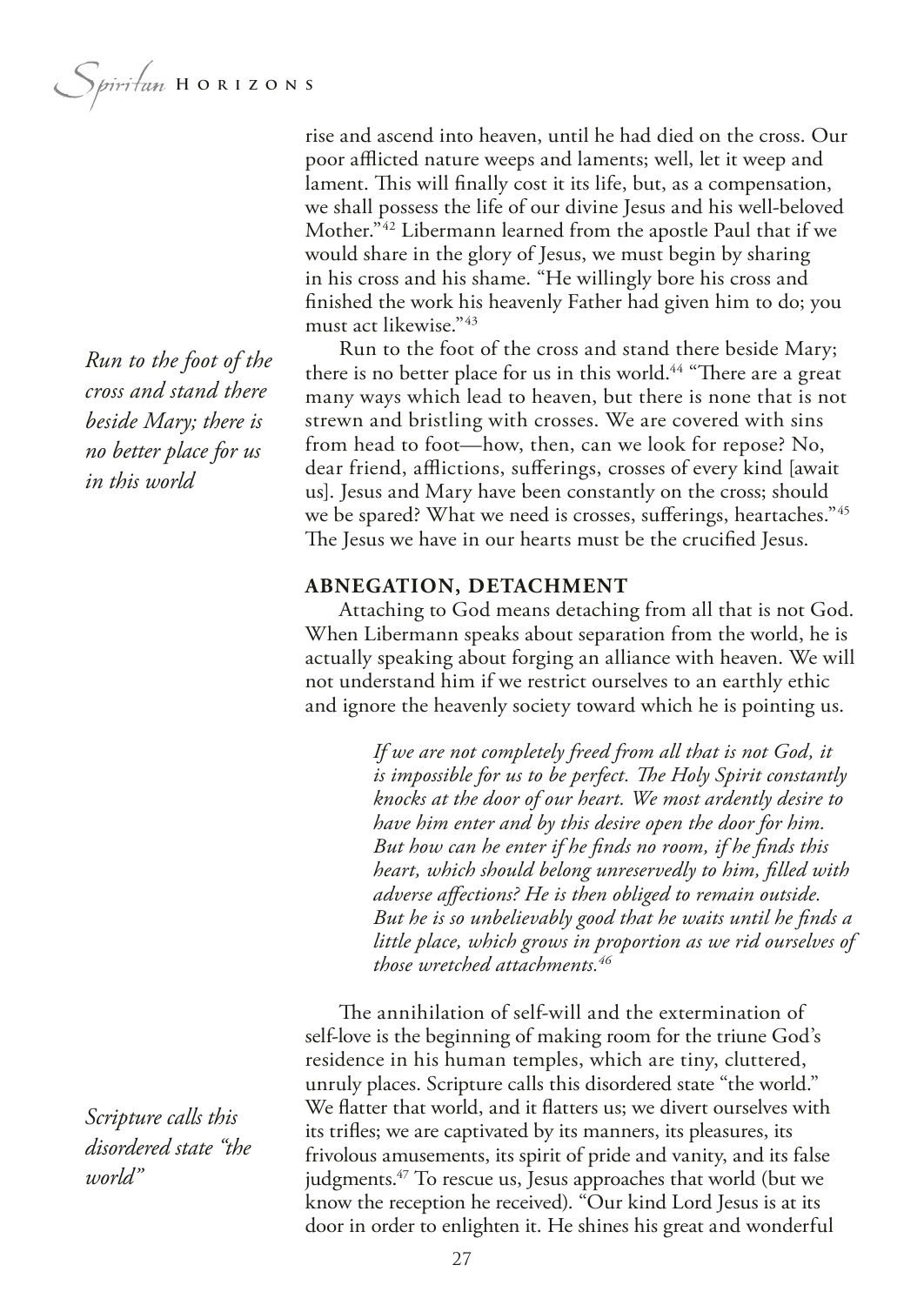light before it; and yet it does not recognize the light but runs after darkness."48

Libermann's frst prescription for recovering health is to not cling to this world. But a second sickness comes out of the frst, and must be attended to next. We can neither serve the kingdom of God while we cling to the world, nor can we serve the kingdom in peace so long as our self-love "makes us wish to be loved, esteemed and respected by everybody. Self-love always fears to lose something in the esteem of men. Self-love makes our heart vain and victim of caprice. It is pained, grows angry and discouraged as soon as anything happens that is not perfectly suited to its taste or wishes . . . "49 We must be freed from both world and self: the liberation must be twofold. Christ has commanded us to despise the world so that it does not tempt us to self-love. There is nothing wrong with the world (Libermann is no Gnostic), but there is something wrong with our heart when infected with the spirit of the world. "This spirit inspires worldlings with a desire for display, for self-esteem, for self-love, a spirit that attributes everything to self, instead of directing all things to the love of God alone. It makes them seek their own interest, and not the interest of God alone, as Our Lord did and taught."50

It is not easy. Self-esteem is such a powerful force in our lives that Libermann must mock it gently in order to awaken us.

> *In regard to vanity, it is a troublesome fy that you must drive away but without worrying about it. Bear patiently, before God, with his importunity, and look upon it as a cross. With regard to the esteem and afection of men, it is not worthwhile taking them seriously. Let us suppose that I come from a neighbor's house. His little dog has shown me great afection and made very much of me. I esteem myself neither the better know the happier for it. The same applies when people show this esteem for you.51*

Libermann is a shrewd observer of human nature in this regard. He knows that self-love rears its head even in our attempts at humility, and he smiles kindly at our human weakness.

> *There are those who act in this self-humiliating way to satisfy themselves and convince themselves that they are humble, or again to make others believe that they are. They often scarcely notice the real motives. Sometimes the whole thing remains on the level of the imagination. In reality those people would be very much pained if others actually despise them or ill-treated them. And they would*

*nor can we serve the kingdom in peace so long as our self-love*

*Libermann is a shrewd observer of human nature*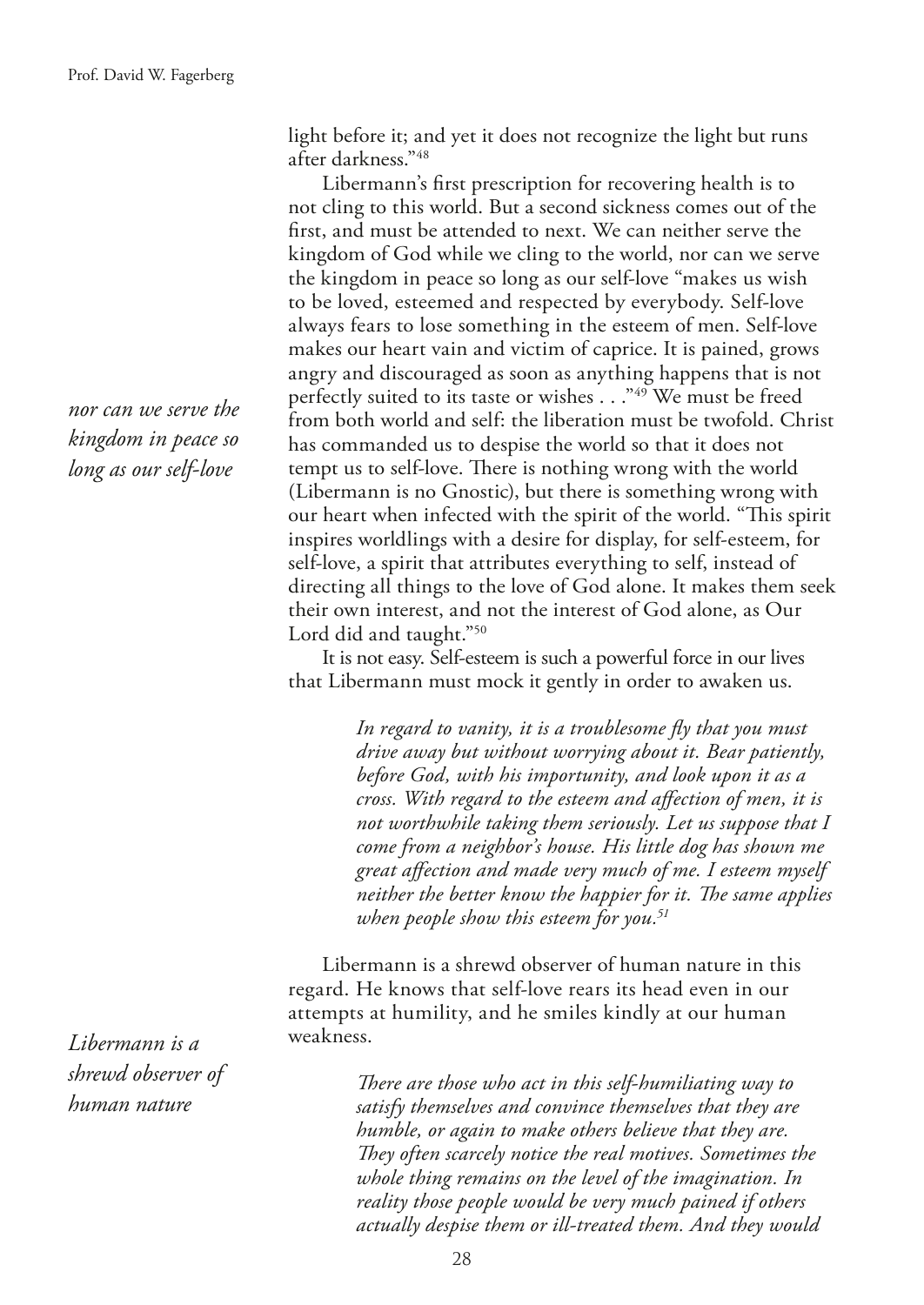Spiritan HORIZONS

*be particularly resentful if others despised them for other reasons than those that have their approval. To give an example, if, in order to parade his humility, a person performed an action that would indicate a low degree of intelligence, he would be very annoyed if someone actually concluded from it that he is wanting in intelligence. To give a second example, a person may feel very sad if he were looked upon as possessing only ordinary holiness or even false notions of sanctity.52*

Our self-love must pass through many crosses and dishonors<sup>53</sup> before we no longer use the world to feed our self-love. The cross opens a route into the deep interior of each person, where he or she abandons the noise for quiet. When Libermann counsels us to abandon the world, he is telling us to abandon this noisiness. "If we want to speak the language of grace well, we must forget the language of our fallen nature. We forget the latter only by perfect silence."54 "Replace self-love with the love of Jesus who is at the right hand of the Father."<sup>55</sup> When that has been done, then you will be willing to "Let him strike, execute, sacrifice, annihilate everything in you that does not belong to his heavenly Father so that his spirit of love may establish itself perfectly in you, and may keep you in continual immolation and sacrifce before him. Have a constant care to forget yourself, so that your interior may always turn toward God, who is your All."56 Why is this necessary? Because our natural activity constantly blocks the action of grace. $57$  "The cross is a beautiful tree, a good tree planted in your soul and it is now producing beautiful fowers; at a later date it will yield beautiful fruit. 'A good tree', says the Savior, 'can only produce good fruit.' What kind of fruit? Those which he bore on Calvary. Jesus himself will be formed in your soul by means of the cross."58

The cross leads to this end, and to reach this end two things must happen: abandon the world and overcome self-love. We have no life for anything outside of God. It is painful to the Old Adam, Libermann admits, but in the midst of speaking truth to our fallen condition he has fashes of tender encouragement. "Does a mother give a nice dress to her child in order to have the satisfaction of scolding her when, later on, the child soils it? And does the child who received the nice dress get upset because it was love that prompted the mother to give it to her? . . . You should act in the same way. Be pleased and feel happy about God's infnite love for you, and do not insult his goodness and his great love for you by yielding to fears. It is not to make you fear him that he gives you graces."59 Do not confuse remorse with reproach. Do not think that the compunction you feel is a rebuke from the

*The cross opens a route into the deep interior of each person, where he or she abandons the noise for quiet*

*We have no life for anything outside of God*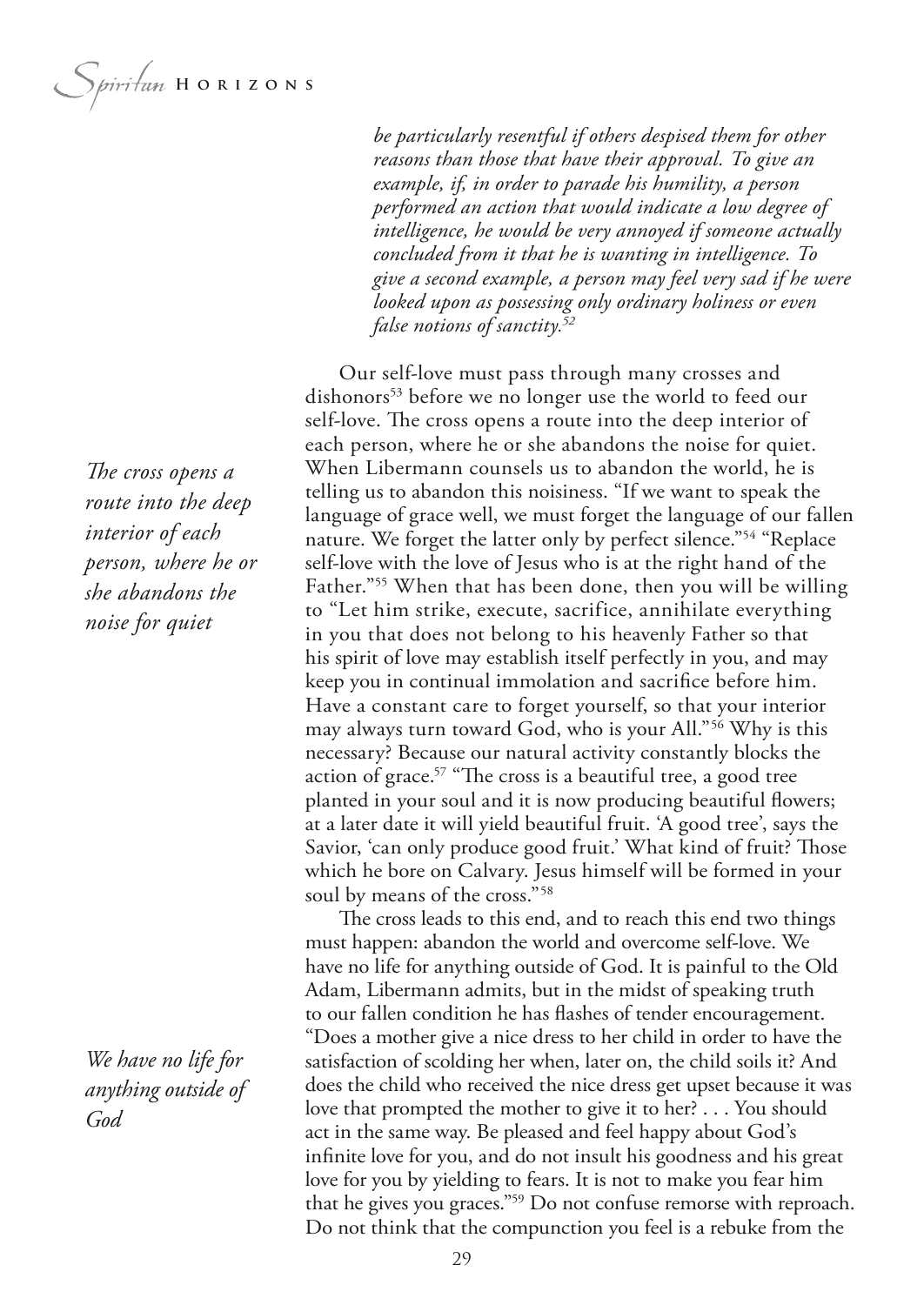Lord. "No! Dear confrere. Jesus does not speak so harshly to your soul. He loves it too much for that . . . Don't take the voice of the wolf for that of the lamb."60

Thus we can approach the apex of perfection.

*We realize our baseness and abjection and how contemptible we are before God and man. But we are at the same time full of joy, realizing that He alone is all beauty, grandeur and perfection. We cast a peaceful and loving glance at our great wretchedness and even look at our miseries in detail, but far from being disturbed by the sight, we remain before our great Master in loving lowliness. When this sort of humility has reached perfection, we are delighted to be known and spoken of as the most despicable of all creatures. Tis degree is very perfect. Tose who have reached this love of abjection do things that render them abject in the eyes of men.61*

You should from time to time "cast a glance without effort but with the intention of belonging to him, and accompany it by the awareness of your poverty and wretchedness. But all this must be done tranquilly with the peaceful desire of belonging to him in spite of your wretchedness. Don't seek more than that."<sup>62</sup> Therefore he counsels those who write him to take courage and not grow despondent over their present weakness.

Grace is so powerful that any activity of the soul looks passive—and that is cause for our greatest hope. When Libermann admonishes us to abandon our self-will he is telling us to abandon ourselves—to Jesus. Abandon selfefort, abandon our own strength, abandon the interferences of a will that interposes itself between God's grace in ourselves. He ofers a risible comparison.

*his divine image is much better executed if his own hand alone touches it*

*When Jesus wishes to reproduce himself in the soul, his divine image is much better executed if his own hand alone touches it. Any human hand meddling with it would only mar it. It would be like a monkey which wanted to fnish a picture at which he saw his master working. You can imagine the results! He sees his master dipping the brush into the colors and then applying them to the canvas, but that is all. He is unable to distinguish the skillful strokes that the painter draws on the canvas. As soon as the master leaves the studio, he takes hold of the brush, dips it into the paint and applies it to the picture. Fancy the masterpiece his daubing would produce. Well, such is our work. We have not the slightest idea of what our divine and most adorable Master wishes to do in our souls; we cannot distinguish a*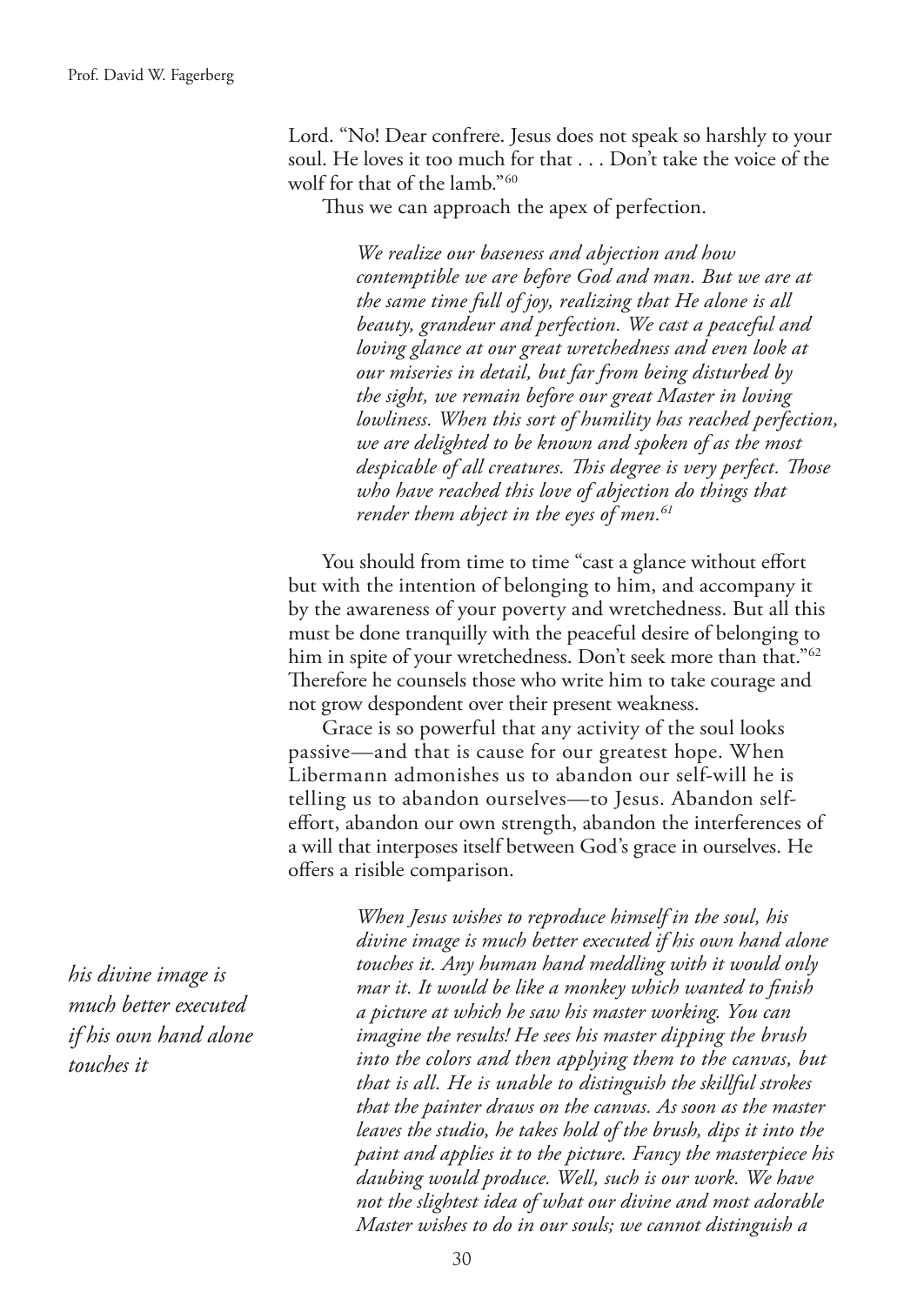Spiritum HORIZONS

*The reason for all this talk about abnegation, annihilation, indiference, and crosses is so that we will get out of the way!* 

*single stroke. Still we sometimes wish to interfere with his work and reproduce in ourselves the wonderful lineaments of this dear Love. Let us beware of that.63*

The reason for all this talk about abnegation, annihilation, indiference, and crosses is so that we will get out of the way! Become the image that the Great Iconographer wants to paint. Move over! Let God have his way with you. Become "a plaything, as it were, in his hands."64 Take the shape the potter desires.

#### **THE DIVINE LITURGIST**

And what kind of vase does the potter desire to throw on his providential wheel of salvation history? A liturgist. The High Priest comes to liturgize God for us, and in us. "Why does he come? He comes solely for the greater glory of his Father and for the sanctifcation of our souls. We ought therefore to establish the glory of his Father in ourselves, and sanctify our souls by a complete separation from every creature.<sup>"65</sup> The traditionally named twin purposes of liturgy are the glorifcation of God and the sanctifcation of humans. Why does Jesus come? To accomplish his liturgy of glorifying God and sanctifying us. These, Libermann says, can be seen as the great principles in all Jesus's activity on earth. "The first (is that) in all the works he accomplished on earth he looked only to his Father's glory, before which everything else counted as nothing, everything yielded, everything was sacrifce, even his own life. His Father's glory was what he had to accomplish in everything . . . The second principle of Jesus's activity on earth is the salvation and sanctifcation of souls, particularly those who are dear to him, whom his heavenly Father specially gives him. He is not afraid to afflict and even overwhelm them with distress when he works to their sanctifcation."66

Libermann says the virtue of religion consists of three things: "[1] giving your whole being so that it may be completely immolated and sacrifced to God's glory; [2] having sovereign reverence for him and for everything that concerns him; [3] and in loving him above all things."<sup>67</sup> In other words, religion is sacrifce, reverence, and love. Alas, we sinners have stripped religion of the frst, are casual about the second, and have made the third into a painless state distorted to work our beneft. Tat's why we must put self-love to death: because we even attempt to use the love of God to our own advantage. Libermann will restore vigor to religion by proposing *practical union* with God. "Practical union . . . is a state in which we have renounced all natural activities and reactions, so that the grace of the Holy Spirit is able to quicken and govern all our activities.

*In other words, religion is sacrifce, reverence, and love*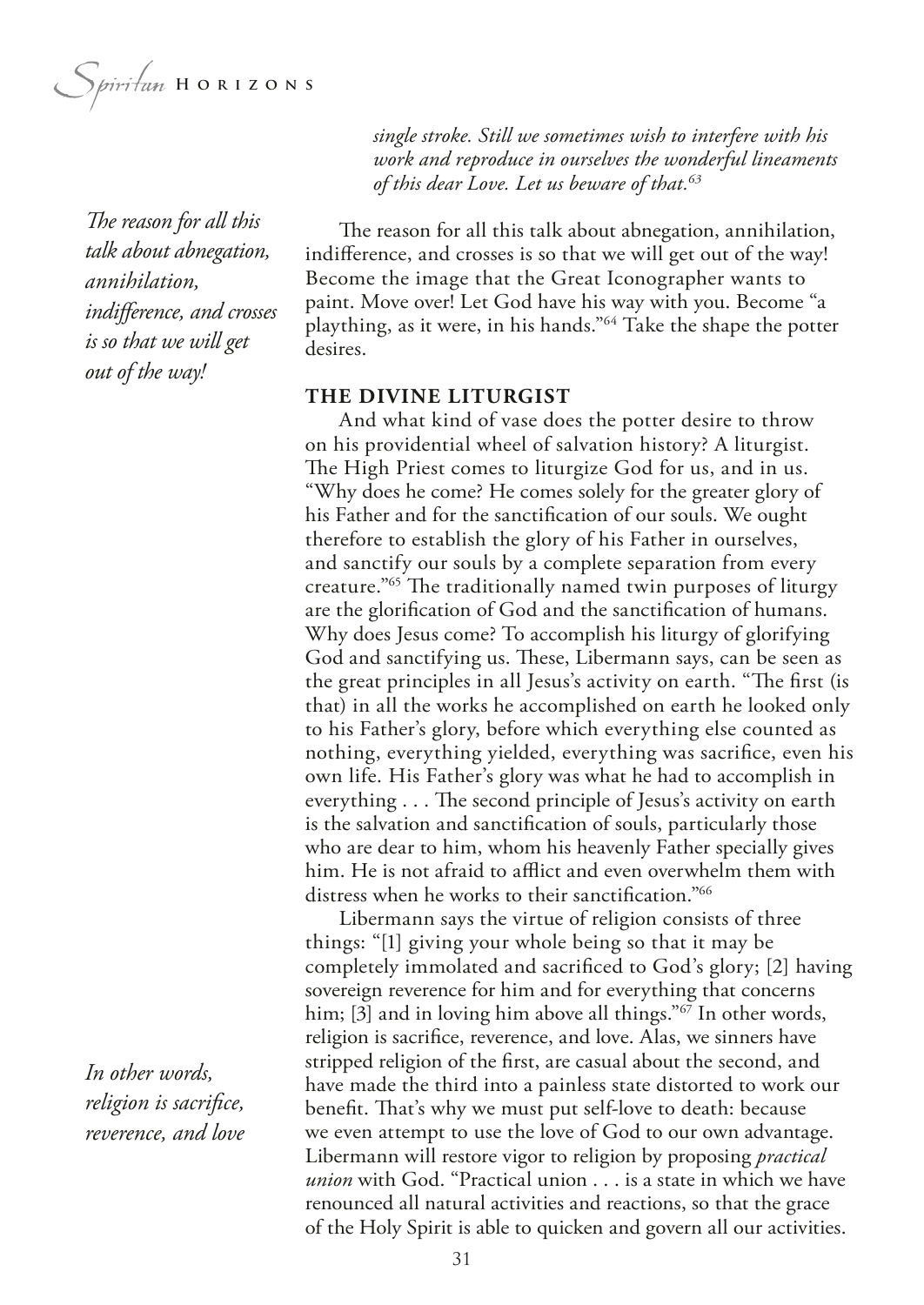*practical union, which gradually transfgures not only our religious activities, but every act of our life*

Once nature has ceased entirely to rule our life, and has been supplanted by the supernatural life of grace, we enter into a habitual state of union with God . . . This practical union, which gradually *transfgures not only our religious activities*, but every act of our life, resides in the intention."68 Liturgical abnegation is living beyond creatures, living with the Uncreated One, and as a result having a proper evaluation of creatures. The *perichoresis* of the Trinity hides in the kenosis of the Son when it extends itself. We can join that hidden life and become a hidden soul by having nothing but the Trinity occupy our attention. This is the definition of a liturgist. The abnegation of world and self makes liturgy possible.

## **LITURGICAL SPIRITUALITY**

And this brings me to a concluding observation that not only does liturgy help us understand Libermann, but Libermann opens a door to a more profound understanding of liturgical theology. I am inclined to call it a *liturgical spirituality*.

The study of liturgy currently takes place under two types of investigation. The first uses the intellectual faculty. Work here is rational, academic, bookish. This study of liturgy does not require any performance of liturgical rite, or examination of liturgical environment. Ratiocination makes a grab at the substance of the liturgy. The second uses a number of bodily faculties because the focus here is on how ritual afects the person. Work here is observational, ethnographic, and pays attention to physical activities and experiences. But these two faculties do not by themselves adequately penetrate the reality of liturgy. The faculty for liturgical theology is not just the mind (the frst method of academic study) or the body (the second method of ritual studies); the faculty for liturgical theology includes the spiritual faculty of an interior life. "To know such things, we need to *live an interior life*; we need the grace of the Holy Spirit and experience; we need an experimental, not a speculative knowledge of things."69 Libermann has been talking about the faculties of the soul, over which God "claims for himself the exclusive privilege of setting those faculties in motion and handling them in his way and to the extent of his wishes."70 That's why Libermann wants to train and strengthen it. "We ought to be completely dead to ourselves and all things; then our life will be hidden in God with Our Lord, with whom we shall be intimately united in all our *spiritual faculties*. When our soul is completely emptied of creatures and of self, the Spirit of Our Lord will be its only life."71

*Experiencing Christ's lordship means joining him on the altar of the cross*

There is a difference between talking about the activity of liturgy, or watching the activity of liturgy, on the one hand, and experiencing liturgy, on the other. Experiencing Christ's lordship means joining him on the altar of the cross. For liturgy to be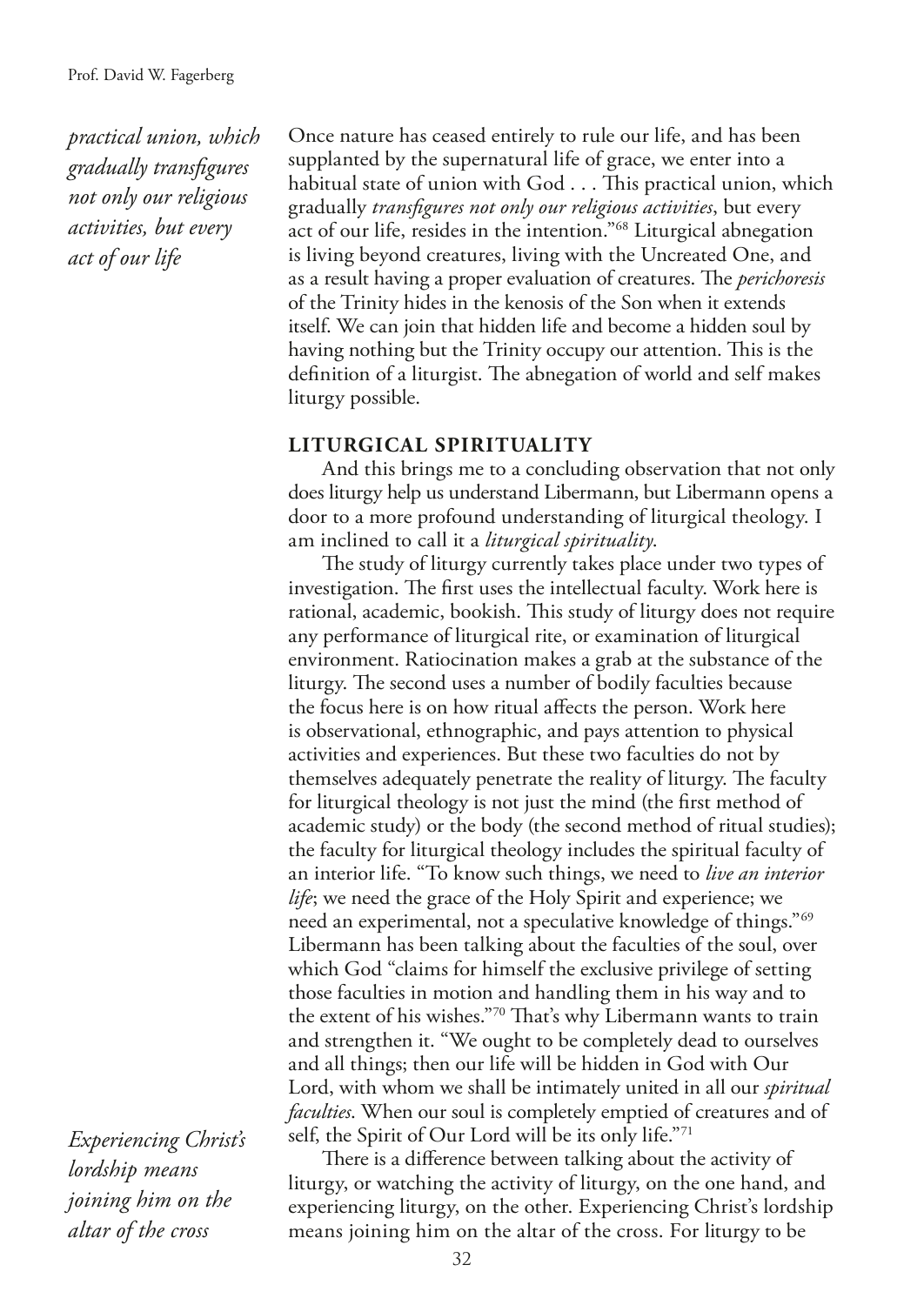Spiritan HORIZONS

true, our heart must become "a pleasing victim in the sight of his adorable Majesty, ofered in union of love with Jesus, the great Offerer, and the great Victim of his Father for the salvation and sanctification of his elect . . . Let us offer the sacrifice on the great altar of the holocaust, on the Cross of Jesus, and have it ofered by the most pure and holy hands of this High Priest, who is always near the throne of his Father, interceding for his children."72 All of Libermann's spiritual direction has been leading us toward this end. He tells us that our sufering is sanctifying, our annihilation is oblational, our abnegation is patterned on Jesus's kenosis. He tells us that liturgical abnegation is the act of leaving the world for heaven, darkness for light, fear for love, ourselves for God.

> *Prof. David W. Fagerberg Notre Dame University, South Bend*

#### **ENDNOTES**

- 1. A signifcant portion of this paper was presented at the Eighth Day Institute Symposium (Wichita, Kansas) in January, 2020, where I introduced the audience to some of Libermann's life story and the themes of abnegation.
- 2. Two early biographies of Libermann are by Prosper Goepfert, *Te Life of the Venerable Francis Mary Paul Libermann*. Dublin: M.H. Gill & Son, 1880; and G. Lee, *The Life of the Venerable Francis Libermann*. B. Herder, 1911. Two more recent biographies are Adrian L. van Kaam, C.S.Sp., *A Light to the Gentiles: the Life Story of the Venerable Francis Libermann.* Milwaukee: The Bruce Publishing Company, 1959; and Alphonse Gilbert, C.S.Sp., *A Message of Francis Libermann for Our Time: You have Laid Your Hand on Me* . . . Rome: Spiritan Research and Animation Centre, 1983. For Libermann's spirituality and theology see Alphonse Gilbert, C.S.Sp., *A Gentle Way to God: Te Spiritual Teaching of Francis Libermann*. Dublin: Paraclete Press, 1990; and Bernard J. Kelly, C.S.Sp., *Te Spiritual Teaching of Ven. Francis Libermann*. Dublin: Clonmore & Reynolds, Ltd., 1953.
- 3. Among them Pierre de Berulle, Francis de Sales, Madam Acarie, Jean-Jacques Olier, Charles de Condren, Jean Eudes, Jean Pierre de Caussade, Francois Fenelon, Vincent de Paul, Henri Boudon, Louis de Montfort, and Jean-Baptiste de la Salle.
- 4. In 1962–66 Duquesne University published a selection of letters, translated by Walter Van De Putte: *The Spiritual Letters of the Venerable Francis Libermann*. Pittsburgh: Duquesne University Press, *Duquesne Studies*. Spiritan Series 5–9. All references below will be made to this series so I will refer to them by the Volume Number of the letter, but please note that this difers from the Series number. Vol. 1 *Letters to Religious Sisters and Aspirants* is Spiritan Series Vol. 5; Vol. 2 *Letters to People in the World* is Spiritan Series Vol. 6; Vol. 3, 4, 5 *Letters to Clergy and Religious* are Spiritan Series Vols. 6, 7, 8. The other writings by Libermann include three volumes of his commentary on the Gospel of John, translated by Fr. Myles Fay: *Jesus Through Jewish Eyes*. Dublin, Paraclete Press, 1995, 1999, and 2005; his Instructions for Missionaries, appearing as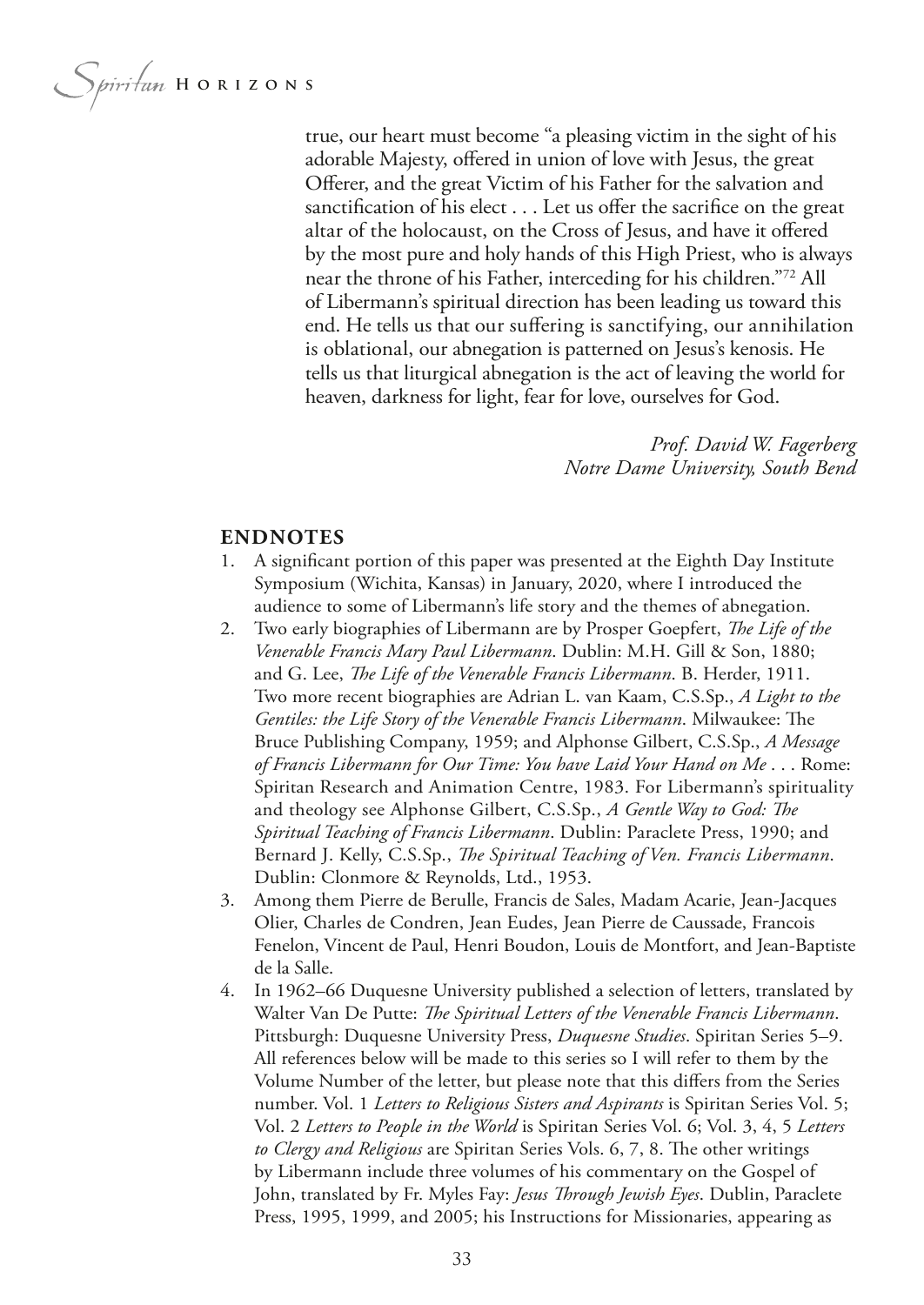Living . . . with God. New York: Catholic Book Publishing, 1949. There is also the *Provisional Rule of Father Libermann*, translated by Walter van de Putte, C.S.Sp. Pittsburgh: Center for Spiritan Studies, Duquesne, University, 2015. The French web page of the Spiritans has a number of miscellaneous writings by Libermann at http://spiritains.org/sources/libermann/ textesspirituels

/textendx.htm.

- 5. Quoted in Goepfert, 77–78.
- 6. Vol. 1, 8.
- 7. Vol. 4, 136.
- 8. Vol 2., 218.
- 9. Vol. 4, 205.
- 10. Vol. 1, 3.
- 11. Vol. 4, 205.
- 12. Vol. 2, 304–5.
- 13. Vol. 3, 80.
- 14. Vol. 3, 37.
- 15. Vol. 3, 38.
- 16. Vol. 4, 168
- 17. Vol. 1, 152.
- 18. Vol. 1, 144.
- 19. Vol. 1, 171.
- 20. Vol. 1, 171.
- 21. Vol. 2, 245.
- 22. Vol. 1, 29.
- 23. Vol. 1, 186.
- 24. Vol. 2, 191.
- 25. Vol. 2, 300.
- 26. Vol. 2, 302.
- 27. Vol. 3, 4.
- 28. Vol. 5, 290
- 29. Vol. 3, 129.
- 30. Vol. 1, 131.
- 31. Vol. 5, 116.
- 32. Vol. 5, 116.
- 33. Vol. 2, 78.
- 34. Vol. 1, 49.
- 35. Vol. 1, 50.
- 36. Vol. 1, 79–80.
- 37. Vol. 4, 145. Chattel is a slave, a point made in 1 Cor 7:22 and 9:19, Rom 1:1, Col 4:12, 2 Pet 1:1, Jas 1:1, Tit 1:1.
- 38. Vol. 5, 245
- 39. Vol. 2, 200.
- 40. Vol. 3, 284.
- 41. Vol. 1, 100.
- 42. Vol. 4, 309
- 43. Vol. 2, 124.
- 44. Vol. 2, 244.
- 45. Vol. 4, 116.
- 46. Vol. 4, 9.